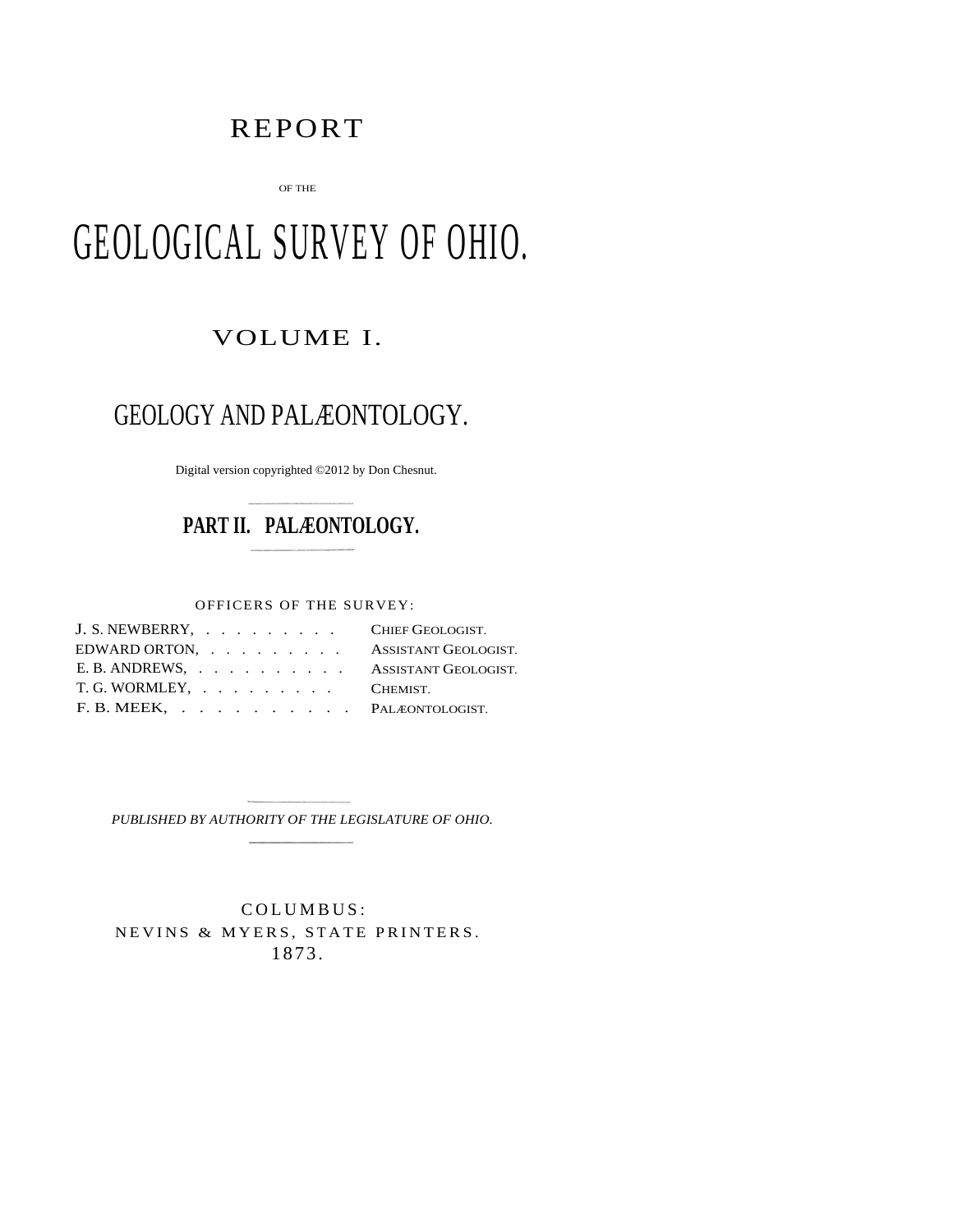### MEMBERS OF THE GEOLOGICAL BOARD.

HIS EXCELLENCY EDWARD F. NOYES, . . . . . GOVERNOR OF OHIO. HON, ISAAC WELSH, . . . . . . . . . . TREASURER OF STATE HON. T. W. HARVEY, The Music Connection of the Music Connection of Music Connection of Music Connection of Music Connection of Music Connection of Music Connection of Music Connection of Music Connection of Music Connectio

## MEMBERS OF THE GEOLOGICAL CORPS. 1869-1872.

| J. S. NEWBERRY, CHIEF GEOLOGIST.                                                                                                                                                                                                                                                                                                                                                                                                           |  |  |  |  |                                                                                                                                                                                                                 |
|--------------------------------------------------------------------------------------------------------------------------------------------------------------------------------------------------------------------------------------------------------------------------------------------------------------------------------------------------------------------------------------------------------------------------------------------|--|--|--|--|-----------------------------------------------------------------------------------------------------------------------------------------------------------------------------------------------------------------|
|                                                                                                                                                                                                                                                                                                                                                                                                                                            |  |  |  |  | $\text{EDWARD } \text{ORTÒN}, \quad \text{ . } \quad \text{ . } \quad \text{ . } \quad \text{ . } \quad \text{ . } \quad \text{ . } \quad \text{ . } \quad \text{ . } \quad \text{ { AssistrANT } GEOLOGIST. }$ |
|                                                                                                                                                                                                                                                                                                                                                                                                                                            |  |  |  |  | E. B. ANDREWS, ASSISTANT GEOLOGIST.                                                                                                                                                                             |
|                                                                                                                                                                                                                                                                                                                                                                                                                                            |  |  |  |  | J. H. KLIPPART, ASSISTANT GEOLOGIST.                                                                                                                                                                            |
| T. G. WORMLEY, $\quad \, . \qquad \, . \qquad \, . \qquad \, . \qquad \, . \qquad \, . \qquad \, . \qquad \, . \qquad \, . \qquad \, . \qquad \, . \qquad \, . \qquad \, . \qquad \, . \qquad \, . \qquad \, . \qquad \, . \qquad \, . \qquad \, . \qquad \, . \qquad \, . \qquad \, . \qquad \, . \qquad \, . \qquad \, . \qquad \, . \qquad \, . \qquad \, . \qquad \, . \qquad \, . \qquad \, . \qquad \, . \qquad \, . \qquad \, . \q$ |  |  |  |  |                                                                                                                                                                                                                 |
| F. B. MEEK, ALEONTOLOGIST.                                                                                                                                                                                                                                                                                                                                                                                                                 |  |  |  |  |                                                                                                                                                                                                                 |

#### LOCAL AND VOLUNTEER ASSISTANTS.

| W. G. BALLANTINE. | LEO LILIENTHAL,   |
|-------------------|-------------------|
| G. K. GILBERT,    | H. NEWTON,        |
| W. B. GILBERT,    | W. B. POTTER,     |
| S. A. GOLDSCMIDT, | FRED. PRIME, JR., |
| OGDEN HAIGHT.     | M. C. READ,       |
| REV. H. HERTZER,  | ANDREW SHERWOOD   |
| F. C. HILL,       | H. M. SMITH.      |
| J. T. HODGE.      | J. J. STEVENSON.  |
| W. A. HOOKER,     | ROBERT WARDER,    |
| JOHN HUSSEY,      | A. W. WHEAT,      |
| R. D. IRVING,     | H. A. WHITING,    |
|                   |                   |

N. H. WINCHELL.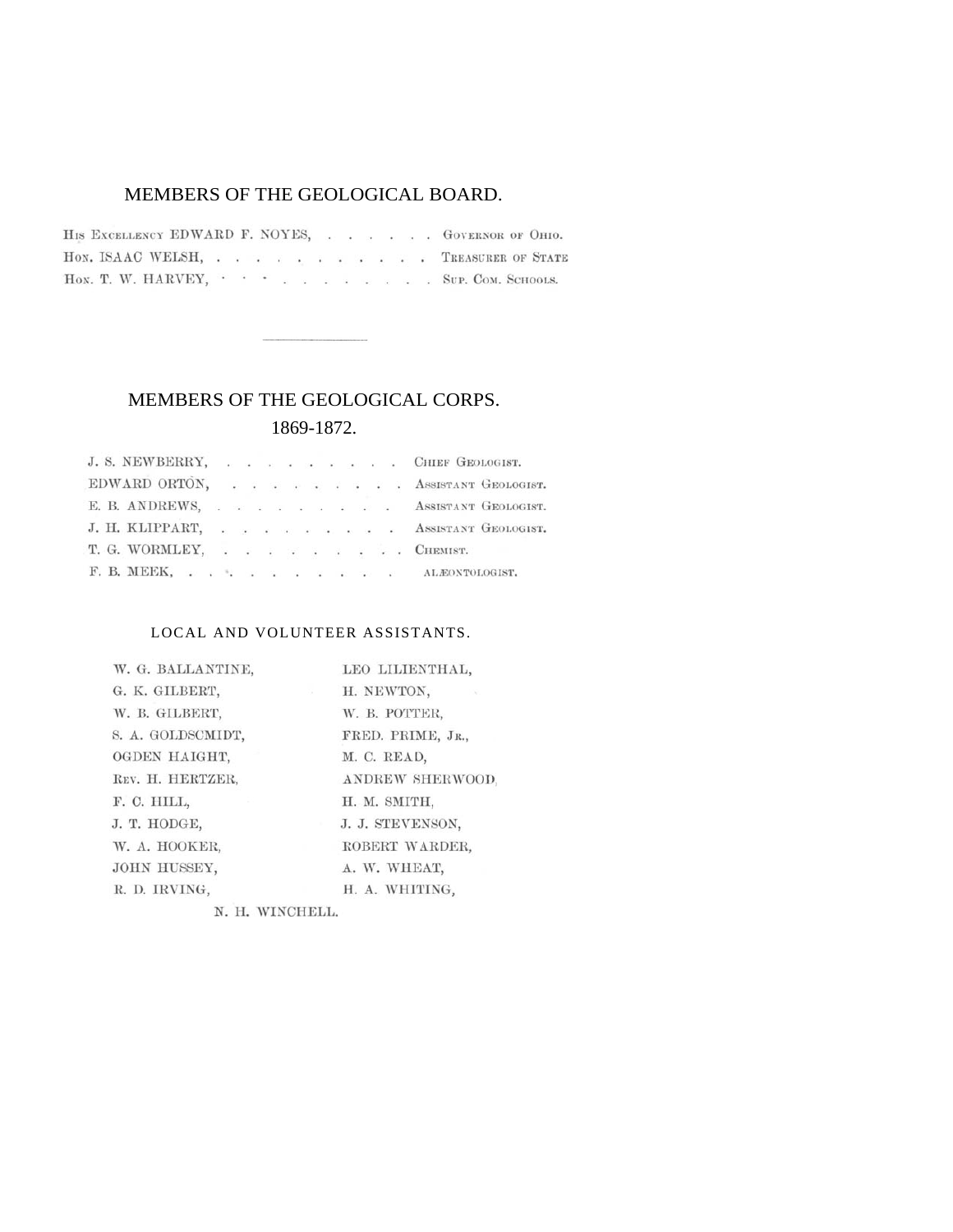## TABLE OF CONTENTS.

|  | $P_{\rm AGE}$ |
|--|---------------|
|  |               |

#### SECTION I.

| Descriptions of Invertebrate Fossils of the Silurian and Devonian Systems. By |  |
|-------------------------------------------------------------------------------|--|
|                                                                               |  |

#### SECTION II.

|--|--|--|

#### SECTION III.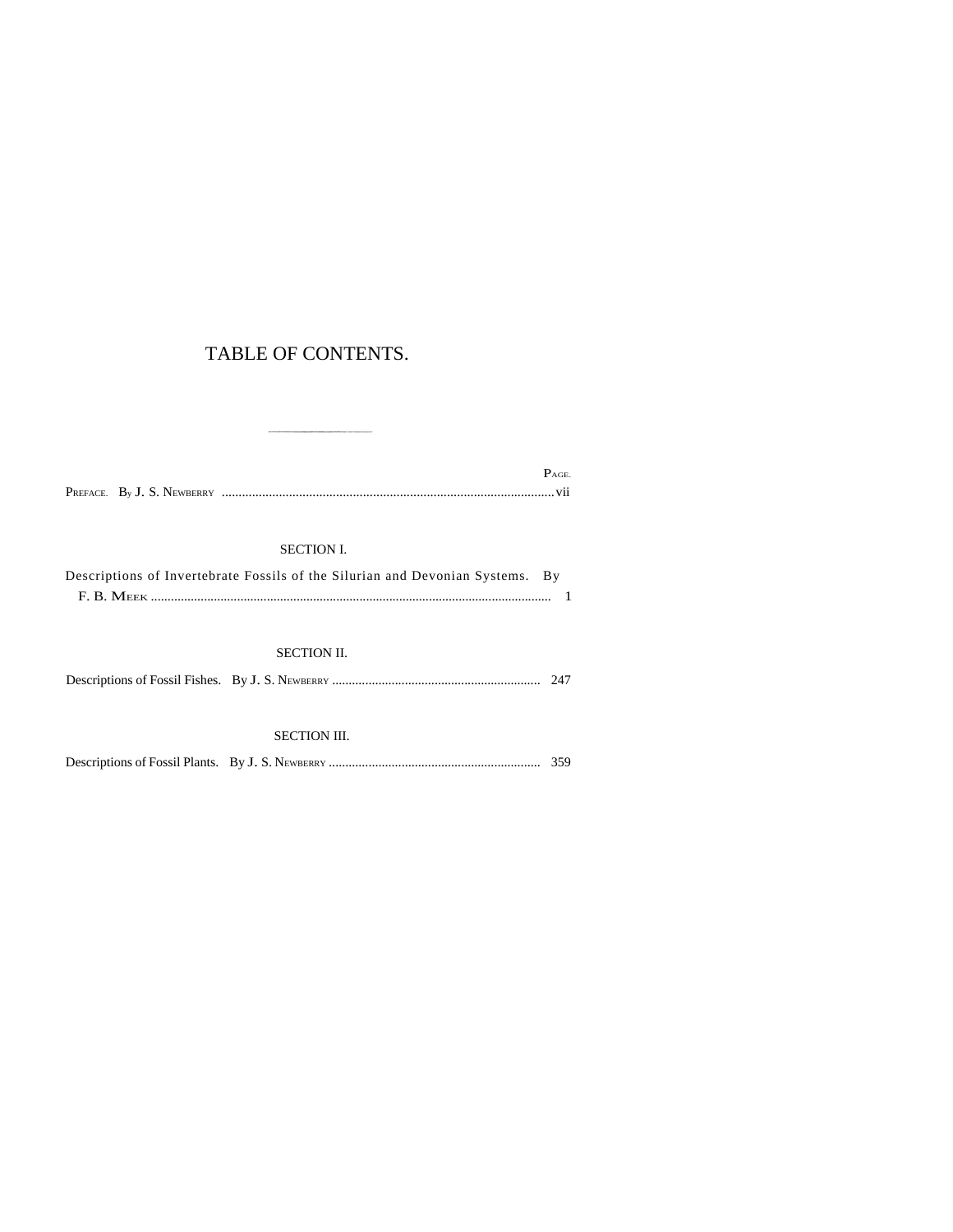## PREFACE.

THE present volume contains the first part of the Palæontological Report of the Geological Survey of Ohio, and the first illustrated memoir ever published on the fossils of the State. Ohio, with its great breadth of surface and diversity of geological structure, is one of the richest fields for the palæontologist known, and during the last forty years its Silurian, Devonian and Carboniferous strata have furnished a very large number of well marked fossils, most of which have gone to enrich the cabinets of other States and countries. The exposures of the Lower Silurian rocks about Cincinnati deserve special mention, from the variety and beauty of the organic remains which they yield. This locality has now a world-wide fame, and it has supplied suites of beautifully preserved fossils which form the pride of many cabinets in Europe as well as in our own country. The Corniferous limestone and the Waverly group have also contributed a large number of fossil mollusks, crustaceans and corals to the collections made in our State by resident or foreign geologists.

The Devonian and Carboniferous rocks have proved to be rich in fossil fishes, and the latter in Batrachians and plants. Collections of all these have been made by the writer, which in variety and interest are not surpassed by those derived from the Palæozoic formations of any country.

Among the fossils obtained by others in former years from these different formations, many proved to be new to science, and a large number of them have been described by Profs. Hall, Winchell and Meek. The descriptions of these species are, however, widely scattered through the various media for the publication of scientific material, and are accessible to but few of our citizens. In many instances, too, the descriptions were published without figures, so that it has been almost impossible for our students of geology to determine accurately the names and the relations of the fossils they have collected. As fossils constitute the most reliable data for the identification of strata, the difficulty which has been experienced in obtaining accurate information about those found in this State has not only retarded the progress of geological knowledge among our people, but has occasioned much difference of opin-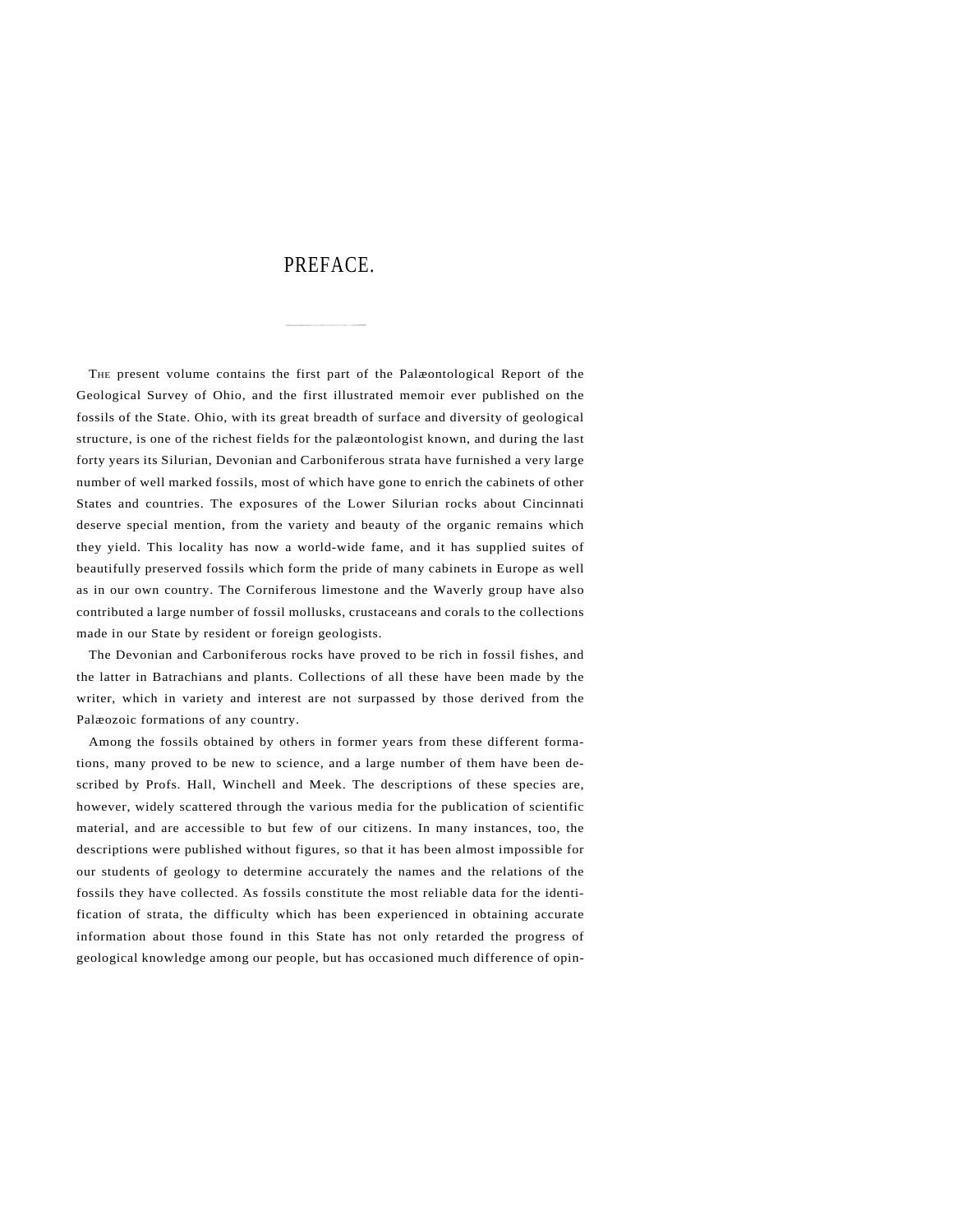#### PREFACE.

ion and prolonged discussion among geologists in regard to the equivalence of our rocks. When the present Geological Survey was organized, it therefore became one of the most important duties of the Corps to make systematic collections of the fossils of the different formations; to read from them the lessons they might teach, and to publish such figures and descriptions as would enable our teachers and students to identify them, and apply them to their legitimate uses. The first part of this duty has been done. A sufficient number of fossils has been gathered from all the fossiliferous rocks to enable us to make out satisfactorily the geological structure of the State, and to settle all the questions that have been raised in regard to the relations of our strata to those that have been studied and named in other States and countries. They have thus rendered us indispensable assistance in the acquisition of the information conveyed in our geological reports.

The second part of the task assigned us, is in part performed by the publication of the present volume. In order to give the greatest possible accuracy and value to the review of our palæontology, which was expected as one of the results of the Geological Survey, it was necessary to invoke the aid of several specialists. The different classes of fossils collected by the members of the Geological Corps, and such as, gathered in former years, were accessible to us, were committed for study to persons who had given special attention to one or another of the different departments of palæontology. The *invertebrate* fossils were assigned to Mr. F. B. Meek, one of our most learned and accurate scientists, who, in addition to other labors by which he had gained a well deserved reputation, had for several years been acting as palæontologist to the Illinois Geological Survey, and had thus become critically familiar with the invertebrates of the Palæozoic formations of the Mississippi Valley. The greater part of the matter contained in the palæontological portion of the present volume has been supplied by Mr. Meek, and forms the first installment of his report upon the materials placed in his hands.

Prof. James Hall, the distinguished palæontologist of New York, who had characterized and named a large number of fossils from this State, also consented to contribute to our reports descriptions and figures of such Ohio fossils as he had already described, or held waiting examination in the rich stores of his magnificent collection. The matter to be furnished by Prof. Hall is promised for our next volume on Palæontology.

The *Amphibian* remains–of which nearly twenty species, all new to science, had been obtained from the Coal Measures before the organization of the present Survey–were committed to Prof. Edward D. Cope, who stands in the front rank of living comparative anatomists. His report on these interesting fossils is nearly ready, and will form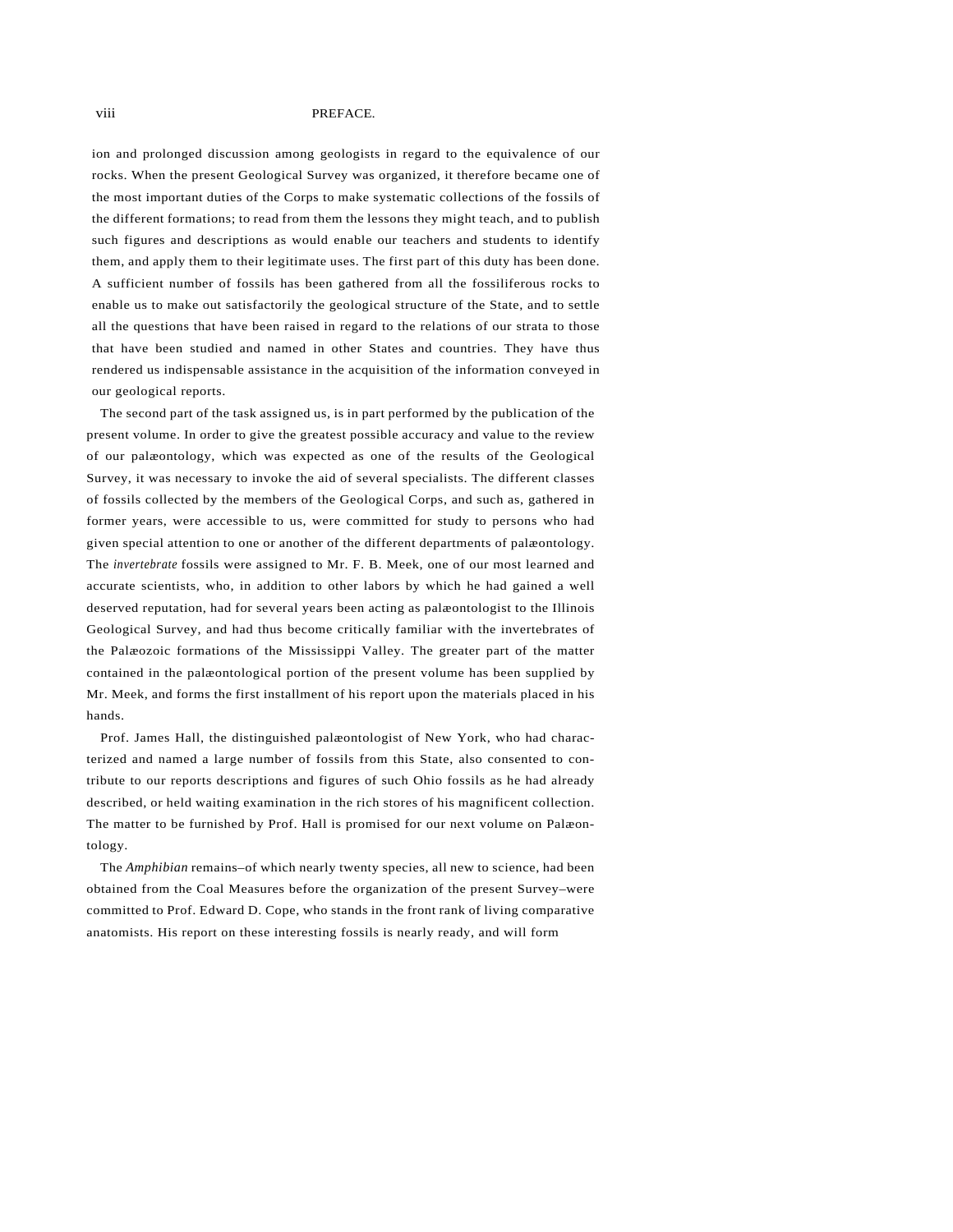#### PREFACE.

part of our second volume. As it will more than double the number of genera and species known in the Batrachian fauna of the Coal Measures, it cannot fail to prove an important contribution to science.

The description of the *fossil fishes* and *fossil plants* was assumed by the writer, who had for many years made them objects of special study, and who had in his collections nearly everything of interest in these departments which had been obtained in the State during the last quarter of a century. A partial report on this material is made in the present volume. The discussion of the remainder will be reserved for future publication.

In the law providing for a Geological Survey of Ohio, the Geological Corps was required, first, to make the survey, and when that should be completed, to embody the results in a Final Report, but it has been thought by the Geological Board wiser not to wait the completion of the field work before publishing in permanent form any portion of the results. As a consequence, this volume is given to the public, while as yet much of the matter which is to form future volumes remains to be accumulated. If it had been possible to gather and prepare all the material to be used, before the publication of any part of it, it would have been easy to arrange it in such a way that all the facts related to each other should be grouped together; but this is not now entirely practicable. An effort has been made, however, to give as great system to our report as could be done under the circumstances. In the Geological portion of this volume, after a general review of the Physical Geography and Geological Structure of the State had been given, a more detailed description of the Silurian and Devonian Systems was presented; while the discussion of the Carboniferous and Drift formations was postponed. So far as possible a parallel course has been followed in the accompanying report, Figures and descriptions are now given of only the Silurian and Devonian invertebrates; the Carboniferous mollusks, crinoids and corals remaining for publication hereafter. In the arrangement of the descriptions of the vertebrate fossils and fossil plants, such an arrangement was scarcely practicable, inasmuch as most of these are derived from the Carboniferous System; and if no Carboniferous fossils were admitted into this volume, our materials would be very unequally divided. An arrangement *by subjects*  has therefore been adopted, so far as relates to these fossils, and one which will perhaps be equally acceptable. In this volume the fossil fishes are reviewed collectively, and while some material in this department will remain to be included in another volume, no general discussion of the zoological relations and geological distribution of our fossil fishes will be attempted there. On the other hand, the interesting group of amphibians found in our Coal Measures are altogether reserved for another volume, where they will be described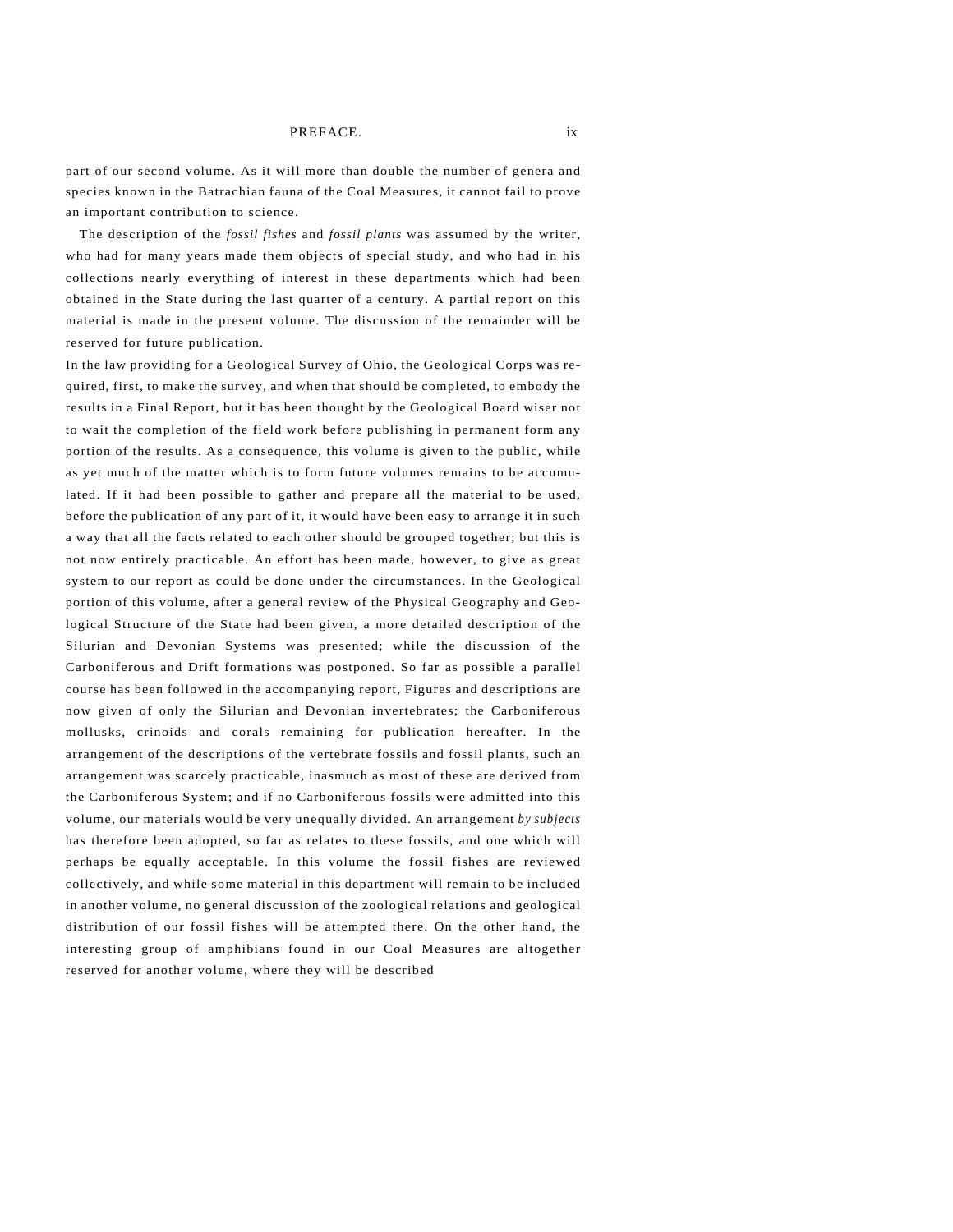#### x PREFACE.

in detail, and will supply figures for perhaps ten plates. The description of the fossil plants will also be mainly deferred. A few species of unusual interest–for which drawings and descriptions have been prepared for many years–are published in this volume, to give variety to its contents, and to divide more equally the materials in hand. But most of the matter prepared in this department will be reserved until it can form part of a general review of our fossil plants, similar in scope to the synopsis of our fossil fishes now published. In that report the plants of our different formations will be described in order, beginning with those of the Lower Silurian; and the progress of plant life will, as far as practicable, be traced through the successive geological ages.

The State of Ohio, with its 88 counties and 39,964 square miles, presents so wide a field for geological exploration, that the time of the Geological Corps has been mainly occupied in the study of the general and local geological structure and economic geology. A large number of fossils have, however, been collected in the prosecution of our work, and in a few instances they have been made objects of special search; but the accumulation of good material in any department of palæontology is generally a matter of time and patient waiting for the results of mining, quarrying, etc., and it is only to be rapidly obtained by a large outlay of money. As we have not felt justified in the expenditure of much time or money for making collections of fossils beyond what were required for geological purposes, we should now be able to present to the public but little new and interesting palæontological matter if we had not been permitted to avail ourselves of the fruits of other labors than our own. Fortunately for the interest and value of our reports, during the long interval which has elapsed since the suspension of the former Geological Survey, the collectors of Ohio fossils have not been idle; and though much of the material which would be most fitly presented to the public through the medium of the Geological Survey has been lost, scattered or described elsewhere, at the beginning of our Survey we found such an amount of new material in the hands of private parties as would in itself, if properly illustrated, greatly embellish and enrich our Report. Through the courtesy of the holders of this material, most of it has been made available for our use, and this, with the collections made by the Geological Corps, forms an array of new matter which we venture to hope will be of interest to the public.

In the preceding notes reference is made only to the fossils of the bedded rocks; but there are some other organic remains found in the State, which, though much more modern, still belong to a former age, and are the legitimate and by no means the least interesting objects of investigation by the palæontologist. In the superficial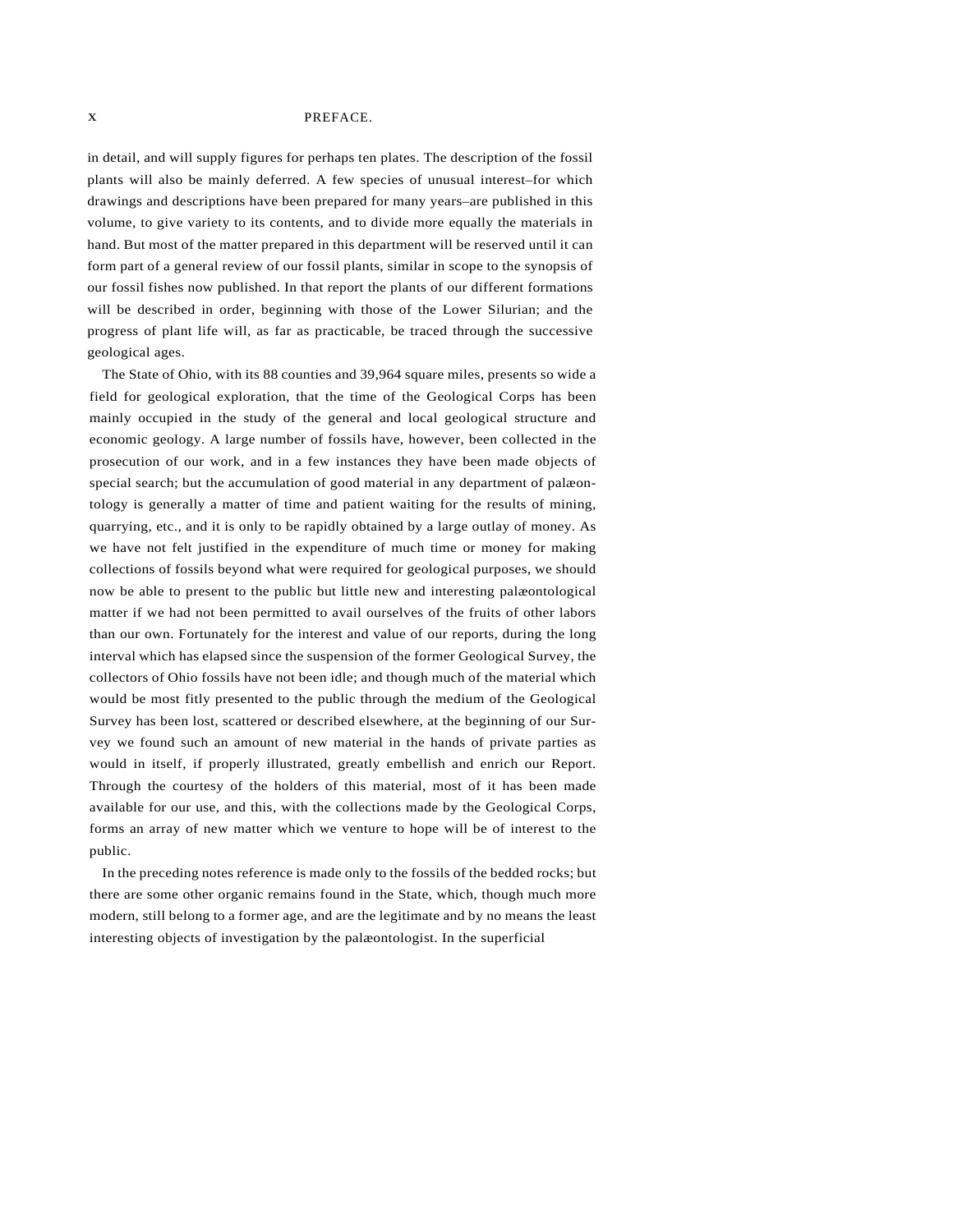#### PREFACE. xi

deposits many interesting mammalian remains have been brought to light in the prosecution of public works–railroads, canals, etc.–and more especially in the excavations for the drainage of swamps and peat marshes. Of these, the most striking are the bones, teeth and tusks of the Elephant and Mastodon. In nearly every county of the State relics of these huge mammals have been exhumed, and in some instances nearly the entire bony structure has been found. In most cases, however, the bones have been broken up and scattered, and nothing like a complete skeleton has in any case been preserved. Most of these remains were met with in former years, but even since the organization of the Geological Survey, some important discoveries of this kind have been made. As before, however, ignorance or carelessness has prevented the preservation of material which, if it could have been saved from violence or decomposition, would have been of the greatest scientific value. An earnest effort has been made to secure all possible facts and specimens which could serve to illustrate the occupation of our territory by these great animals, and whatever information we may be able to gather on this subject, will be recorded in the future publications of the Survey.

I should also refer here to the discovery of the bones of the giant Beaver *(Castoroides Ohioensis),* which was first described by Col. J. W. Foster in the Second Annual Report of the former Geological Corps (1838). Some other remains of this remarkable animal have since been found, and it is proposed to present, in a future report, all the facts that can be gathered in regard to it, with figures of such portions of its structure as are now extant.

Fragments of the bones of the large wild hog *(Dicotyles compressus)*–which once inhabited Ohio, but is now entirely extinct–have in several instances been found in our own and adjoining States. A most important discovery of this kind has recently been made at Columbus; and, thanks to the intelligent care of Mr. J. H. Klippart, who took great pains to preserve them, nearly complete skeletons of twelve individuals of this species of peccary have been secured for study and description. As only a small portion of the bony structure of this animal was before known, the discovery to which I have referred will add very much to our knowledge of it, and will furnish some interesting material to our palæontological reports.

Acknowledgments are elsewhere made of our obligations to some of those who have contributed to the attractiveness and value of our reports, but it is eminently proper that I should here repeat the names of Messrs. C. B. Dyer, U. P. James, S. A. Miller, S. T. Carley, David H. Shaffer and Dr. Miller, of Cincinnati; Rev. H. Hertzer, now of Louisville, Ky.; J. K. O'Neall, Esq., of Lebanon, Ohio; Dr. A. H. Agard and L. P. Wheelock, of Sandusky; Jay Terrell, Esq., of Elyria, and Prof. George N.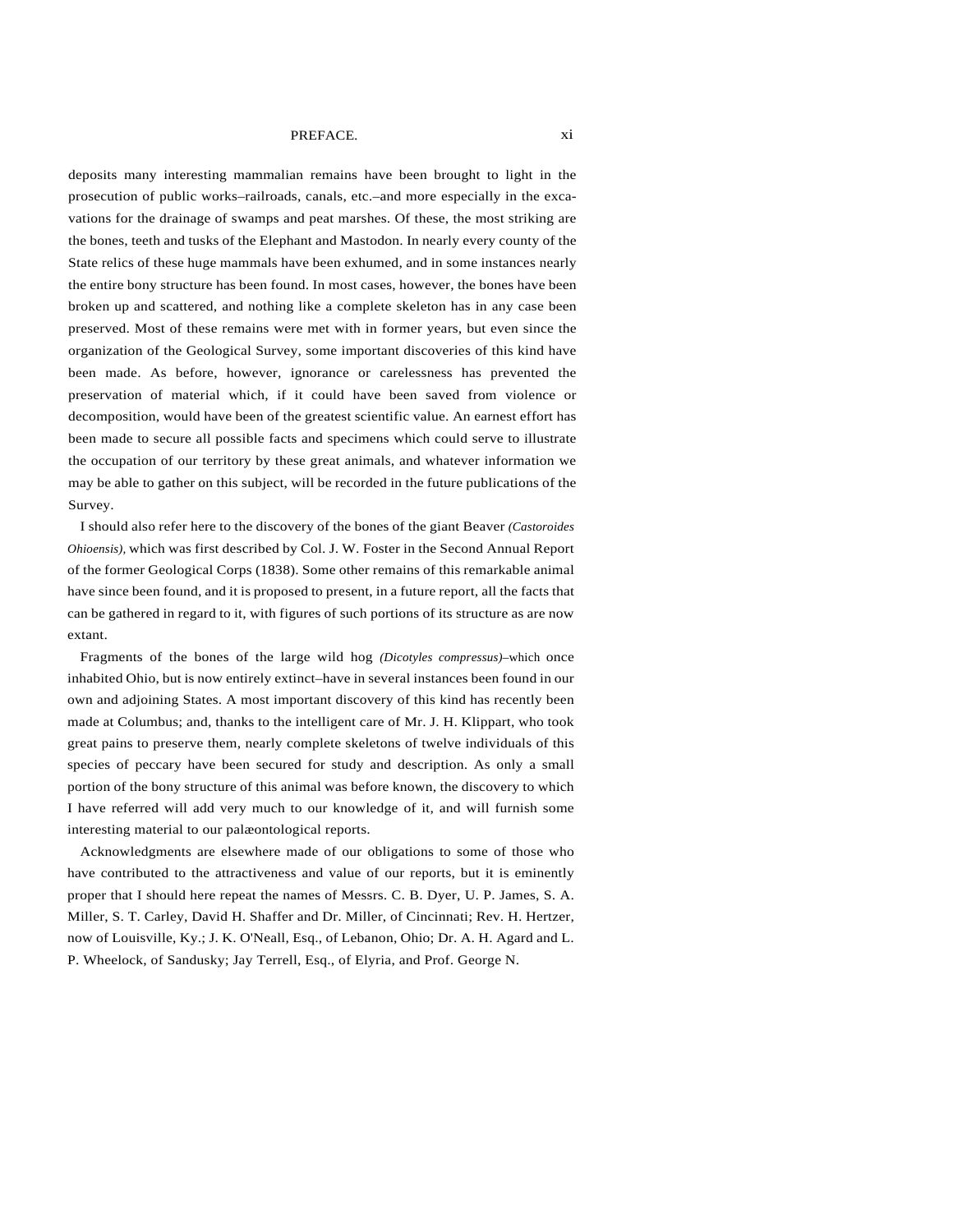#### xii PREFACE.

Allen, of Oberlin; all of whom have generously given us the use of the materials in their bands, the fruits of many years of patient and assiduous collection.

The fossil fishes, amphibians and plants which will be described in this and other volumes of our Report, were mostly obtained by the writer before the commencement of the Geological Survey, and the originals of the descriptions published by Prof. Cope and myself now form part of the collections of the School of Mines of Columbia College, New York. So far as practicable, specimens of the species described will be placed in the cabinet of the Ohio Agricultural and Mechanical College and in the Museum of the Smithsonian Institution. Where the specimens are unique, they will be found in the cabinet of the School of Mines. All the material gathered by the Geological Corps becomes, by special act of the Legislature, the

property of the Ohio Agricultural and Mechanical College, and may be referred to in the cabinet of that institution.

I may be permitted to express here a regret that no fire-proof repository has been provided by the State of Ohio for the specimens collected on the Geological Survey, as the destruction by fire of material not so protected seems to be only a question of time. The *type* specimens–such as have served as the basis of chemical, geological and palæontological description–have a special, and, in some instances, an inestimable value. Their loss is frequently a public calamity, and a large part of the confusion which exists in the records of natural science is due to the destruction of such standards of reference. The best specimens obtained in any State should, if possible, be fixed in some safe and accessible repository at the State Capital, or in some institution of learning that can provide accommodations for them, where they will not be exposed to theft or fire, and where they may be at all times readily accessible to those who desire to consult them. Such specimens are not merely objects of curiosity, but they constitute a kind of library in which knowledge of the greatest scientific importance is recorded. They differ from books, however, in this, that many of them are *unique copies,* and when lost, can never be replaced. In this respect they are more like legal documents and public archives, and should be preserved with the same care. The importance of these considerations has been recognized in several of the States of our Union–as in New York, Illinois, etc.–where special provision has been made in the construction of public buildings for the reception and display of the collections of the Geological Surveys, and for the safe preservation of the type specimens described in the Reports.

The illustrations which accompany the descriptive matter of this volume will generally commend themselves by the accuracy and beauty of their execution, and it is